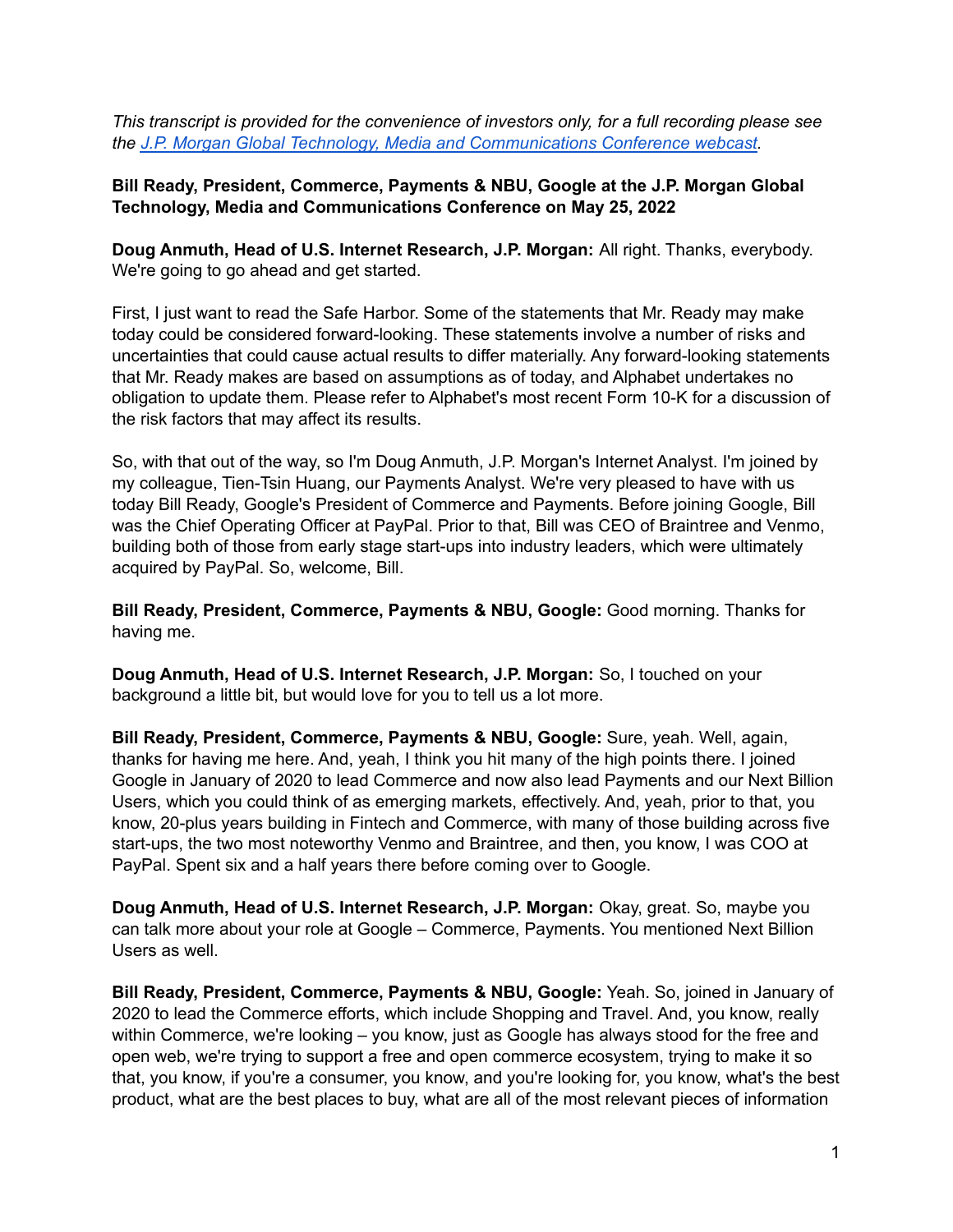to understand about a product, how do we make sure that you can have a great place to start your shopping journey, no matter where that shopping journey ends.

And then on the merchant or supplier side of that, trying to make sure that we're giving, you know, retailers of all types and sizes great ways to connect with consumers through every stage of their shopping journey and really trying to help build a deeper connection between consumers, retailers, and suppliers across those journeys.

And then with Payments that has come in more recently, similarly, you know, looking to make sure that we're giving consumers great low friction experiences and connecting them with – you know, more deeply with the financial services that they use and love.

**Doug Anmuth, Head of U.S. Internet Research, J.P. Morgan:** So in terms of making Google the best place to start the shopping journey, what goes into that? How are you really making that happen for consumers?

**Bill Ready, President, Commerce, Payments & NBU, Google:** Yeah. So, you know, there's quite a lot that we've done there. Retail has been a large vertical for Google for many years. 20-plus years for Google in retail. And as Philipp's talked about on our earnings calls, it's been the largest contributor to growth in the ads business for several quarters running, and we now have more than a billion-plus shopping sessions per day across Google.

So, you know, we think there's a really significant opportunity to help, you know, enable an open ecosystem, help consumers connect with all the many places that they may want to buy, and help the broader retail ecosystem engage with the consumer as they're shifting to digital as a much more significant portion of their overall shopping engagement. And we've seen really great progress in those things. I mentioned the billion-plus shopping sessions per day. We've also had really good success in building up the merchant and supplier side of that -- suppliers within the travel space, you know, building up that side of the equation as well, as we've done things like opened up free shopping listings.

We've seen that those things have not only improved comprehensiveness for consumers, so that consumers can think about coming to Google for any kind of product they might imagine buying, and have confidence that they're going to find any product they might imagine buying, but also find all the best places to buy, all of the most relevant information about it, but then we've been able to attract really great growth in the merchant side of that, that as we open up free shopping listings, we saw that not only did that create a significant lift in consumer clicks at the time, we talked about -- when we did free shopping listings, that led to a 50%-plus lift in clicks as a result of that within our shopping efforts.

We saw that that went to a broader, more diverse set of merchants. So this notion of helping merchants engage more fully as a consumer moves to digital. We've seen that as we made those kinds of changes, you know, that's benefited merchants of every size and type from the very largest to the very smallest, we've seen that smaller and mid-size businesses benefited disproportionately from these things.

So this effort of really democratizing access for merchants and making sure the consumers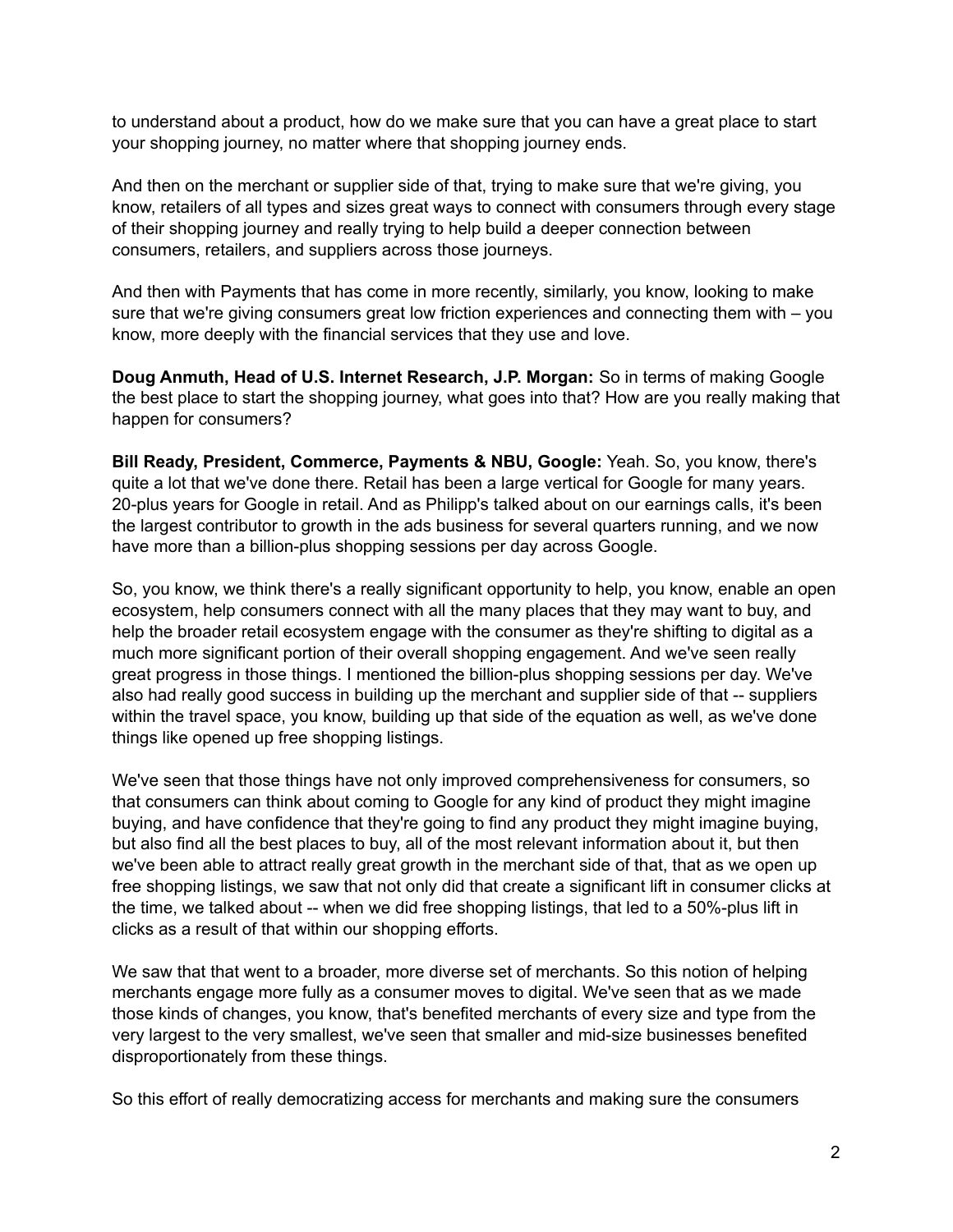have as much or more choice in the digital world as they had in the physical world. You know, we think there's really good progress across those things. Obviously, a lot more to do. We're still quite busy building for those things. But we see really good progress there. And, you know, it's a place where we have ongoing efforts around – how do we make those consumer experiences better and better, meet the consumer where they are on their shopping journey – but also make sure that we're building up a really great, you know, multi-sided platform around these things.

We've talked about things like our Shopping Graph, where we have 24 billion plus product listings now that again are part of how we're using AI and ML to make sure that we have not only a catalog of products for anything a user might want, but all of the relevant information about those products.

**Tien-Tsin Huang, Managing Director, Equity Research, J.P. Morgan:** So that's the shopping and the discovery side of it, right, Bill? So what about checkout, right? I know you've said many times, checkout is hard. The payment side is hard. You have Buy on Google. So how does that fit within all of that?

**Bill Ready, President, Commerce, Payments & NBU, Google:** Yeah. So, great questions. We made a number of updates. I talked about some of the updates to Shopping, like opening up free shopping listings. We've made some updates to Buy on Google as well, where one of the things we wanted to make sure that we did is, you know, one, solve for friction in the buying experience, but at the same time, make sure that we're really clear that we're not a retailer, we're not trying to be a retailer. We're here to help empower the retail ecosystem.

And so with Buy on Google, we've tried to make very clear that that is an experience that can help solve for what I think of as in-context purchasing, but it's still helping to connect a consumer and a merchant directly, right, where a retailer can think about not just gaining a transaction, but gaining a customer.

And I think this is something that is quite important in the way that we're approaching an open commerce ecosystem, is that making sure that the consumer fully understands who they're buying from, and consumers want to understand that, they want to make informed choices about who they're buying from for multiple reasons. You know, some of that is going to be about how they think about the product and the service. Some of it is going to be things like wanting to shop their values, whether it's supporting a minority-owned business or supporting a business in the local community, all these things are important for the consumer in understanding who they're buying from. But it's also really important for the merchant, that they want to connect directly. And so with Buy on Google, we've refactored that to allow for in-context purchases so that when a user is ready to buy and they can do it right in the moment, they can do that, but the seller still gains a customer, not just a transaction.

And we've continued other efforts in reducing friction in the checkout experience. We talked about it at Google Marketing Live this week, that we have a new experience that we're going to be rolling out that effectively enables the user to fast-forward from our surface straight into the merchant's own checkout, because we see that there's a variety of buying experiences that users are going to want, depending upon the level of consideration for a purchase, that some of the things you might think of like an impulse buy or something that you just -- you know, it's a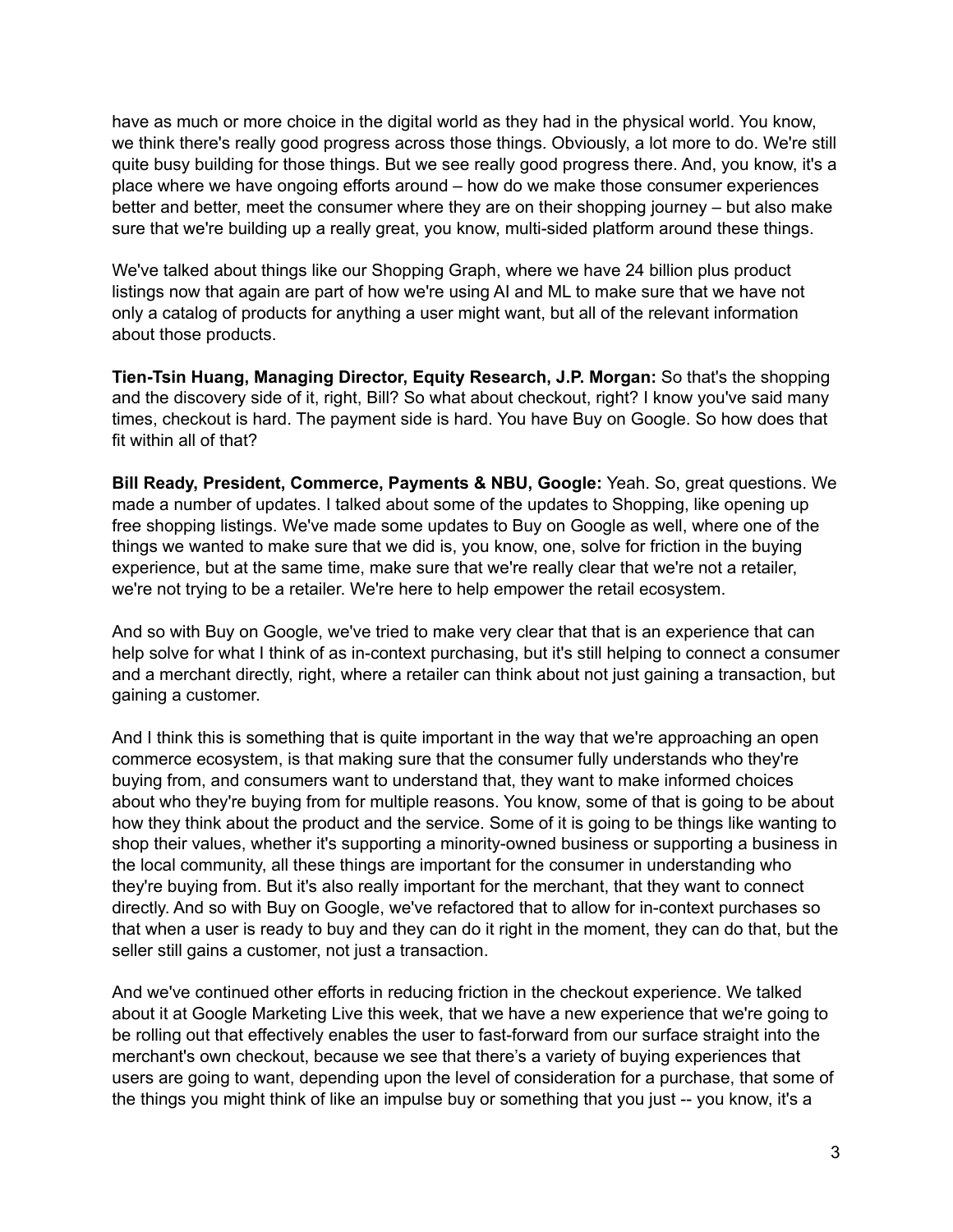lower consideration purchase. You know everything you need to know, maybe ready to buy right there in that moment. We want to enable those things.

But then for a lot of transactions, in fact, the majority of transactions, there's more consideration to it. Consumers are going to want to connect to the retailer, find more information from the retailer, and so there we have already a -- the largest portion of our traffic is going to go to the retailer site directly. And now with things like what we're doing with our -- the Buy Now that we're putting into our product listings, fast-forward a user straight into the merchant's checkout. So taking out several steps of friction, getting the user right into the merchant's own checkout. But still, again, allowing for that direct connection between the consumer and the merchant so there's not a – you know, an intermediary in between, but we're helping to facilitate a deeper connection versus acting as an intermediary.

**Tien-Tsin Huang, Managing Director, Equity Research, J.P. Morgan:** And this is all with an open model, commission-free model, right? That's something you talked about.

**Bill Ready, President, Commerce, Payments & NBU, Google:** Exactly right, yeah. And these things, of course -- naturally, Google from the very beginning has stood for the free and open web and invested in the free and open web, and we build many of our products that are free, you know, make the -- help the web and mobile ecosystem function better. And those things paid dividends for our business in other ways. You know, the more people are engaging online, those things lend themselves to opportunities for merchants and sellers to promote their business, and so those things end up having long-term benefits to our businesses as well. But this has been consistent with our model from the very beginning of supporting a lot of free experiences, but then, of course, have opportunities for people to pay to promote as well.

**Doug Anmuth, Head of U.S. Internet Research, J.P. Morgan:** You've talked about the 24 billion plus listings in the shopper [*sic*] [Shopping] Graph. How is that adding value to Google, if you can talk more about the shopper graph and all the benefits that you get there, and how consumers really benefit as well?

**Bill Ready, President, Commerce, Payments & NBU, Google:** Yeah. So this is -- as I mentioned a little bit, I think this is a place where we believe we can add a lot of value to the ecosystem. And we've seen – we've all had the experience through the pandemic, you know, that there's no one retailer that can serve every need of every consumer. And, you know, being able to provide for consumers a place where they can start a shopping journey and know that no matter what product they're looking for, no matter where they may want to ultimately buy that, they're going to be able to discover all the products that are relevant for them, discover all the relevant places that they might want to buy, discover all the relevant information about that product, whether it's things like, you know, is it – you know, how fast can I get it online? Is it available in-stock near me? You know, what are interesting reviews about those experiences? If I'm buying apparel, can I go see a style guide or watch an unboxing video on YouTube?

All these things really bring all of that information to bear for the user. We think it's quite beneficial for the user, but really enabled by what we've done with our Shopping Graph, which is built on the same – or a very similar AI and ML technology to the knowledge graph that has been a big part of powering search for some time now. And so we think that capability of being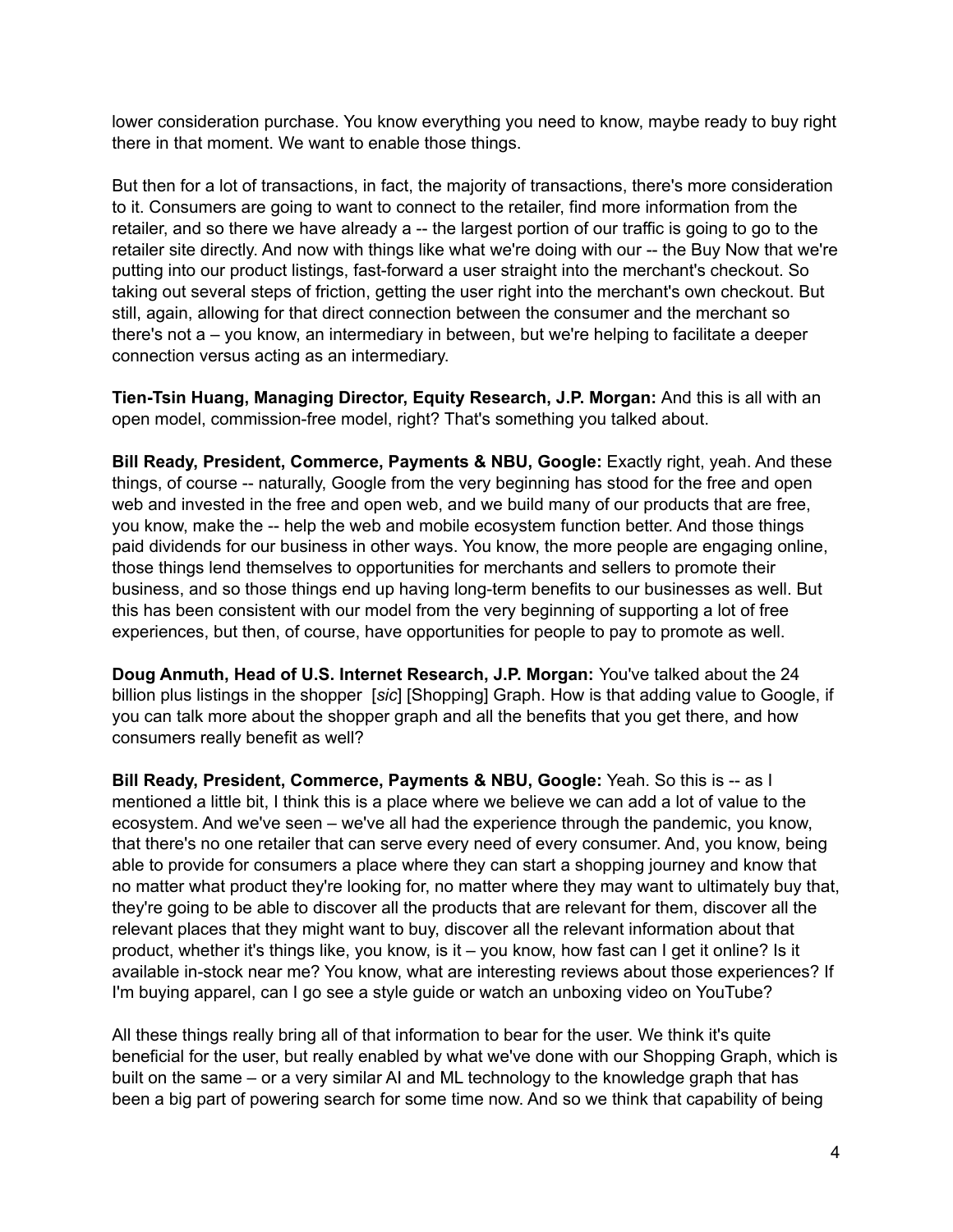able to say we can bring all that relevant information to bear for the user is a very important capability, one that we think serves the ecosystem well. And it's part of also how we're able to meet the user in multiple moments through their shopping journey.

So part of our shopping strategy has been, you know, not only enabling the consumer to find all the most relevant information, giving them a great place to start their shopping journeys, but meeting them where they are in their shopping journeys.

So whether it's, you know, right in their search results, or if it's in a Discover feed, or watching a video on YouTube, or an image search, across all these different moments where the user might be engaging in places where they might have, you know, high intent, they're just looking for, "I know the product I want, help me understand more about it or where to buy it." Or earlier stage discovery where they may still be browsing and exploring, meeting the user in those moments. What we can do with our Shopping Graph around that product understanding and bring it into those moments that matter, we think is – we've seen really great progress with that so far, and we think there's a lot more that we can do around enabling more of those kinds of experiences, more meeting the user where they are across different – you know, different moments in their journey.

**Doug Anmuth, Head of U.S. Internet Research, J.P. Morgan:** Okay, great. So something that gets discussed a lot just across, you know, discussions with investors, we've seen pretty significant changes happening in retail over the last few years. Curious what trends you think will stick, and which ones are you really most excited about going forward?

**Bill Ready, President, Commerce, Payments & NBU, Google:** Yeah. So I think there's a number of things that are quite interesting. I think, first and foremost, you know, yes, the consumer has shifted their behavior to digital significantly. And I think there's a lot of – obviously, everyone's sort of watching to understand like, okay, how is that going to continue to evolve, what's happening as users are coming back into the real world. I think it's important to note that you still have 80% of retail approximately is in-store. And, you know, we've seen consumers come back in-store. We've seen, you know, that – that's quite encouraging to see that consumers are coming back in the store. But I think there's an important trend around, you know, how users are still engaging with digital, even as they come back in the store.

So Philipp talked about this in our Q1 earnings as well, which is, we think that, you know, while Omnichannel has been around for a while, I think it is here in full force now. So what we see is that there's, you know, a significant amount of consumers that are engaging digitally, even when the journey ends up in the store. So things – you know, these are things like tried and true omnichannel experiences like buy online, pick up in store. But then also people that are just starting shopping journeys online before they come into the store. So I talked about it at Google Marketing Live this week, that we see -- you see this across the ecosystem, that 2/3 of users will start a shopping journey online, regardless of where that shopping journey ends.

So while you'd say, if you just looked at it e-commerce versus in-store split, you'd say, okay, well, 80% is in the store and roughly 20% is e-commerce. But if you look at the digital influence, e-commerce is a part of that, but there's a digital influence that's well beyond that. And I think this is part of – you know, and again, nobody has a perfect predictor of how consumers are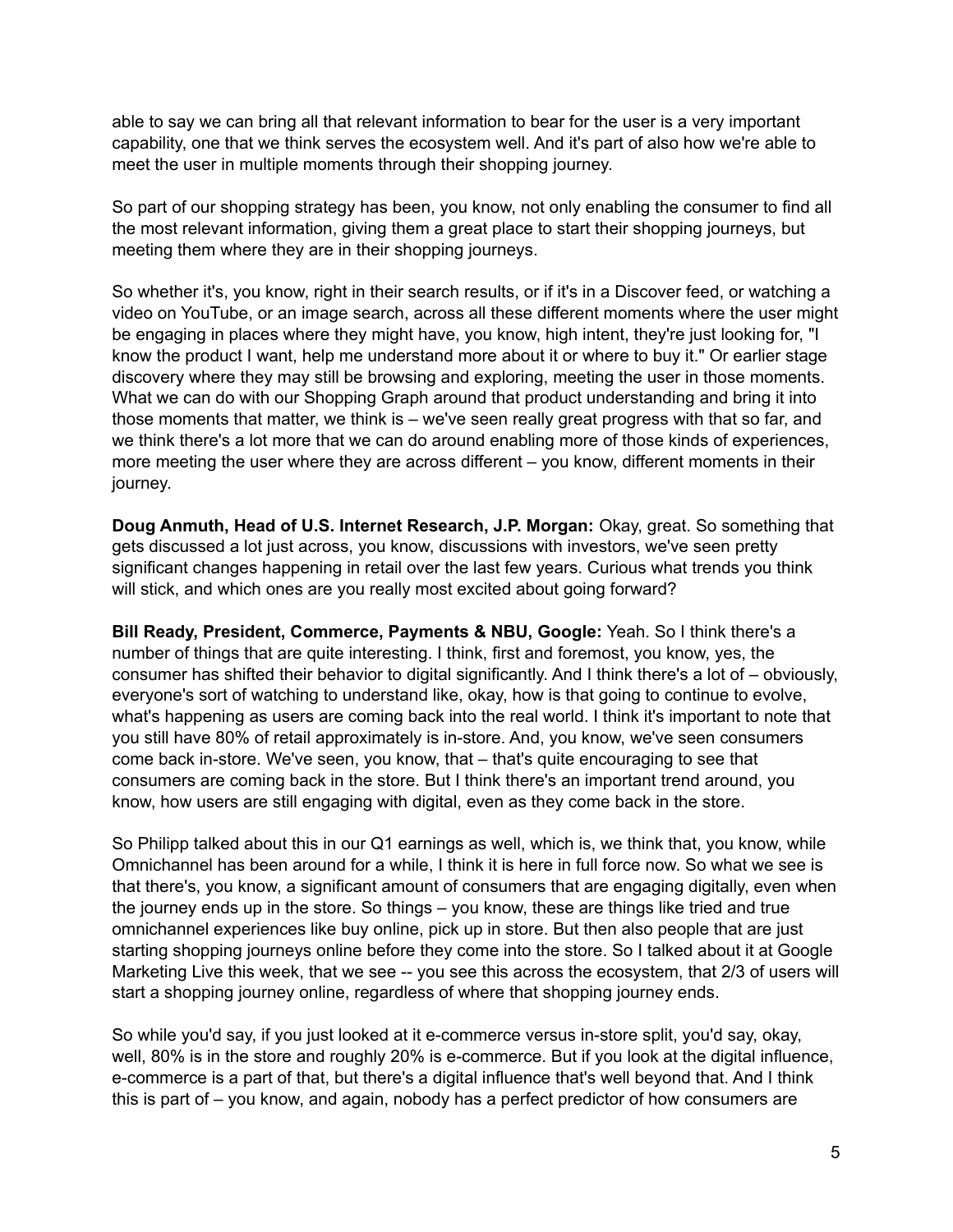going to continue changing their behavior, it's evolved quite rapidly. But I think the stickiness of digital is more than just e-commerce, like these Omnichannel experiences.

And so there's the traditional Omnichannel, like buy online, pick up in the store. But there's a lot of other things where digital and physical are blending together. You know, where people have become accustomed to the kind of information they would have had in e-commerce journey, that even as they're coming back in the store, they still want that same level of information, right? All these things that went with their shopping journey where they wanted to, you know, see a style guide, you know, watch their favorite creator talk about, you know, why they loved a product and what was really great about it, or find out other relevant information about alternatives to it.

People still want that same kind of information, even if they may also want to walk into a store and, like, touch it and feel it and try it on. They're not giving up the additional information that they had previously gotten. So I think you see that through things like the 2/3 of shoppers that will start a shopping journey online, even when – regardless of where it ends up, either in e-commerce purchase or in-store.

I think there's also a lot of really interesting progress on doing more for the user's digital shopping journey. I think the first 20 years of e-commerce was solving much more for buying, but not as much for shopping. And so the distinction between those things – you know, if you look at how shopping has always existed in the real world, there was a big element of shopping that was not just about how do I get a thing the cheapest and fastest, but how am I – you know, there was a joy to it, right? There's a pastime to it. There was – you know, there was a – people relished walking the bazaar and discovering the new thing they wouldn't have found.

If you think about your own shopping journeys, right, you walk into a grocery store and you probably had five or ten things on your list that you needed, but when you walked out of the grocery store, 90% of what was in your cart, you sort of walked up and down the aisles and found those things. Or if you walked into a shopping mall, you may have had a sense for – oh, I've got an event I'm going to, I want to get this thing for the event, but then you walk around and you discover and you stumble upon things you might not have thought of, or you had a general sense, but you sort of, you know, had a lot of inspiration and discovery along the way.

And I think that – you know, the first 20 years of e-commerce was not solving as much for that, it was more how do I get it the cheapest or the fastest. And I think now as consumers are engaging digitally across much more of their shopping, this other part of the shopping journey that in many ways has always been one of the largest parts of the shopping journey in the real world, I think there's now a lot more opportunity for that as that comes into the digital world.

And so you see us solving for these types of things. You know, browsy shopping that we did for the holidays, we'll bring a lot more rich, visual content, a more browsable experience right into our main search results page, so that a user could, on things that are – you know, we think of it as like categorical queries, where the user has a general sense, you know, instead of searching for the exact pair of shoes they want, they'd say, running shoes, right? Or, you know, high heels for, you know, a formal event, or whatever. And so they have a general sense. But then we're helping them browse and explore and discover through those things. So you see us solving for that with things like our browsy search results.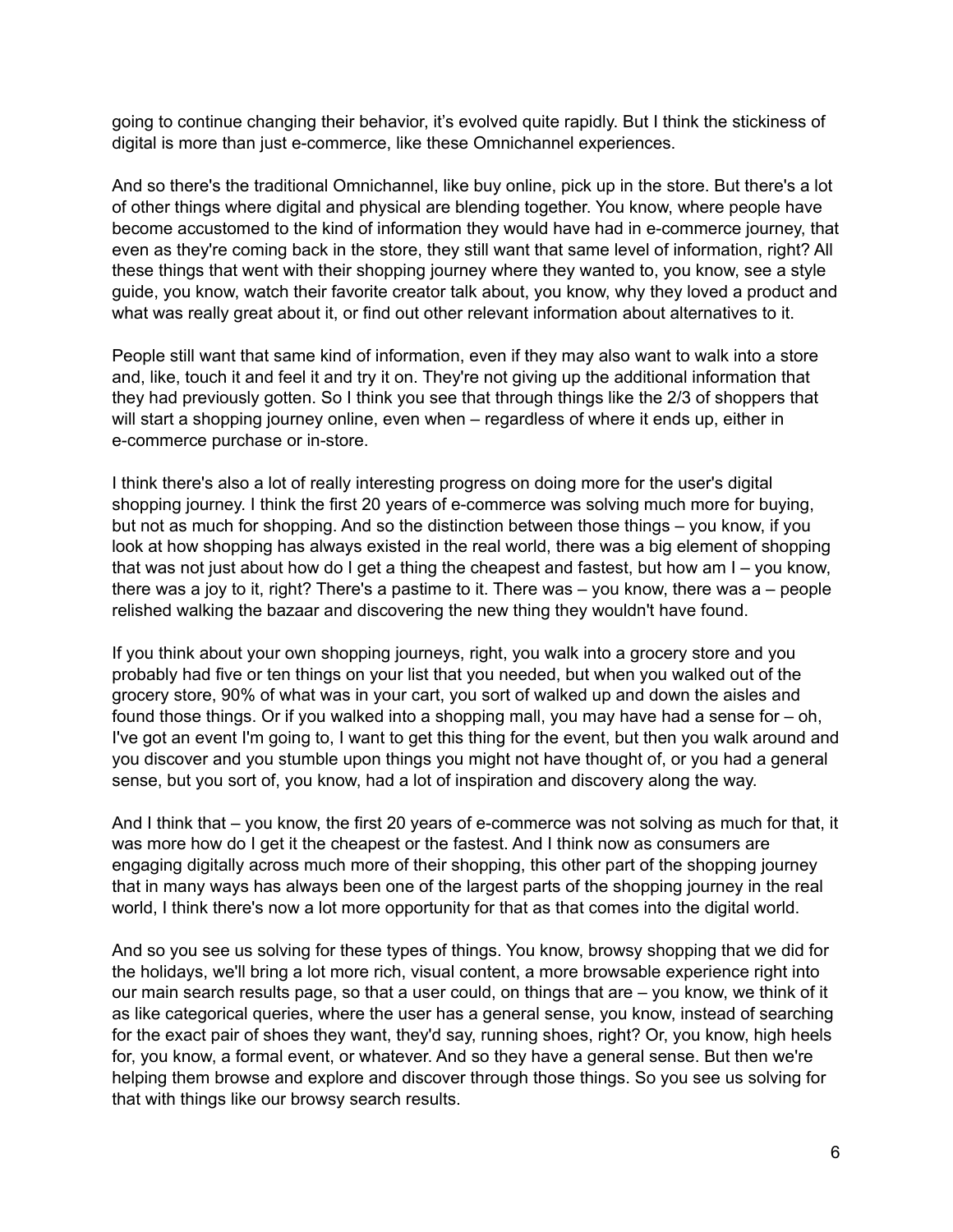It's also the case that we're solving for that kind of discovery with newer technologies as well. We talked about it at Google Marketing Live where we're doing a 3D in AR, where we started about a year ago with AR for beauty, for beauty try-on, things like that, so it's great to see what that lipstick looks like on that model, but, you know, what if you want to see it on yourself? Or you want to see if that makeup matches your skin tone or these kinds of things, being able to do that in AR has been extremely beneficial.

We talked about it at Google Marketing Live, that we're now expanding that into the home and garden category, so that you can see, you know, online – okay, here's a chair that I really like. I can see a 3D image of that chair. But then I can use AR with my phone and see what that chair's going to look like in my living room. You know, is it going to fit in the space that I have? How's it look next to the drapes that I have in my living room?

All these things that are important parts of the user's sort of discovery part of the journey that, again, has been not nearly as solved for in the first 20 years of e-commerce. We think there's a tremendous amount of opportunity there and things that we can do, both to give a more inspiration discovery-driven element to our own experiences, as well as bringing newer technologies like 3D in AR, or things we're doing with Google Lens, where at our shopping event recently, we talked about – you know, with Google Lens for a while, we've talked about how Google Lens helps you shop what you see, where you can point your phone at anything, it will tell you what that product is, you know, information about it, where you can buy it.

Or if you see an image – you know, you see an image of a celebrity that has an outfit on that you like, you know, you can screenshot that and then Google Lens will tell you, oh, well, here's what those shoes are. You know, here's where you can get them.

Or, you know, okay, well, I like that look, I'm not willing to pay what that celebrity paid for that thing. How can I get that look for less, or these kinds of things where there's a lot more to be done in the inspiration, discovery, but a lot of really great technology that we can bring to solve for that like Google Lens, like 3D in AR, and again, all powered by our Shopping Graph that we talked about, where that 24 billion in product listings and all that relevant information about them powers these kinds of experiences, like rich visual imagery, 3D imagery, being able to have, you know, Google Lens sort of recognize an image, but then match it up to a product catalog of 24 billion-plus product listings to give you not just information about that product, but relevant information around that product, like, you know, how might you get that same look for less or these types of things.

**Doug Anmuth, Head of U.S. Internet Research, J.P. Morgan:** Okay, great. So, we know retail has been the biggest driver of search growth for many quarters now. When you put together shopping, travel, and pay, how do you see yourself contributing to Google's P&L?

**Bill Ready, President, Commerce, Payments & NBU, Google:** Yeah. So, retail has been the largest contributor to the growth in the ads business for several quarters running, as you noted, and Philipp's talked about it on our earnings call. Travel is the next largest contributor to the growth of the ads business right behind that.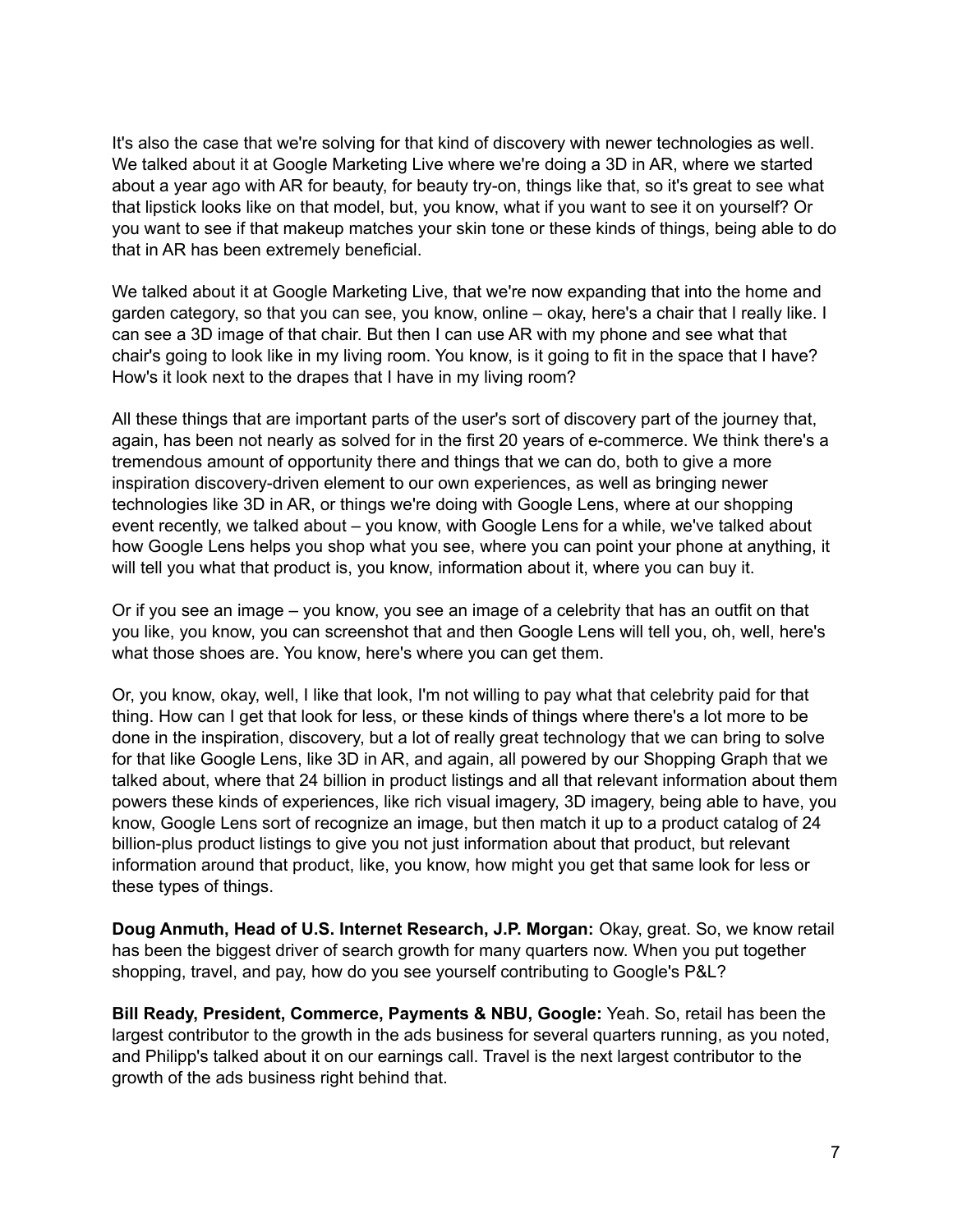And so, you know, we've seen travel really rebounding nicely. Philipp talked about that in our Q1 call. Searches for – travel searches in Q1 of this year had surpassed travel searches in Q1 of '19. So getting back above that pre-pandemic level of travel searches. And so those are both large categories for us, categories that we have been investing in and continue to invest in, and where, again, as I mentioned before, you know, consistent with what Google has done with the search and ads business and many other products where we invest significantly in organic experiences, or free experiences, but then those run supportive of a free and open ecosystem, but they pair well with our natural business, where that also comes with opportunities for paid promotion, and these kinds of things. And so, you know, as Philipp described in, not just our last quarter, but in many quarters, these experiences are drawing more consumers, drawing more merchants, and then those come with natural opportunities to support our business through paid promotions and these types of things.

**Tien-Tsin Huang, Managing Director, Equity Research, J.P. Morgan:** So, listening to your – all the comments are great, Bill, thinking about what you've said the last couple questions here. Payment monetization. How would that fit within everything that you've talked about? Because, you know, I agree, right? E-commerce has changed a lot. Some of it was buying – that was hard. It's been mostly solved. And now we're getting more into the shopping side. So we've seen some of our payment companies, Bill, starting to talk about advertising, which is completely new for me. I'm not an advertising guy. You know that. And then -- but with more digital, more omni, it's easier for software companies, platforms to monetize payments as well. So how does it fit for Google and Commerce?

**Bill Ready, President, Commerce, Payments & NBU, Google:** Yeah. So, you know, I've spent many years in Payments and Commerce, and I think the interesting thing is that, you know, every commerce journey ultimately ends in a payment at some point. It's a commerce journey when it ends in a payment. But that also means every payment experience started with a commerce journey.

And so I think there's a lot of opportunity in creating better linkage across these things. I think again, if you look at what's not yet been well solved for, I think this is one of those things that – you know, I talked about how there's a lot of sort of shopping in sort of – especially shopping beyond buying, the browse and explore that hasn't been solved for fully.

I think also this notion of – how do I have a great connected experience from a shopping journey all the way through to a payments experience. I think, you know, there are places where you'd have – you know, any commerce site or a retailer might have solved for these things. But how does that get solved across the ecosystem? How do we get to a place where a user, no matter where they're buying, can have a really great shopping experience, but then also know they're going to have a really high quality buying experience across the free and open web. I think there's a lot to be done to solve for that, and I think this is a place where we think there's a lot that we can contribute there.

And so some of the things that, you know, we've been doing there around – we talked about some of the checkout experiences. You know, as we look to go solve for that, I'll talk more about some of the specific things that we're doing there, but I think just as with shopping, you know, I talked about supporting the free and open commerce ecosystem. As we think about payments,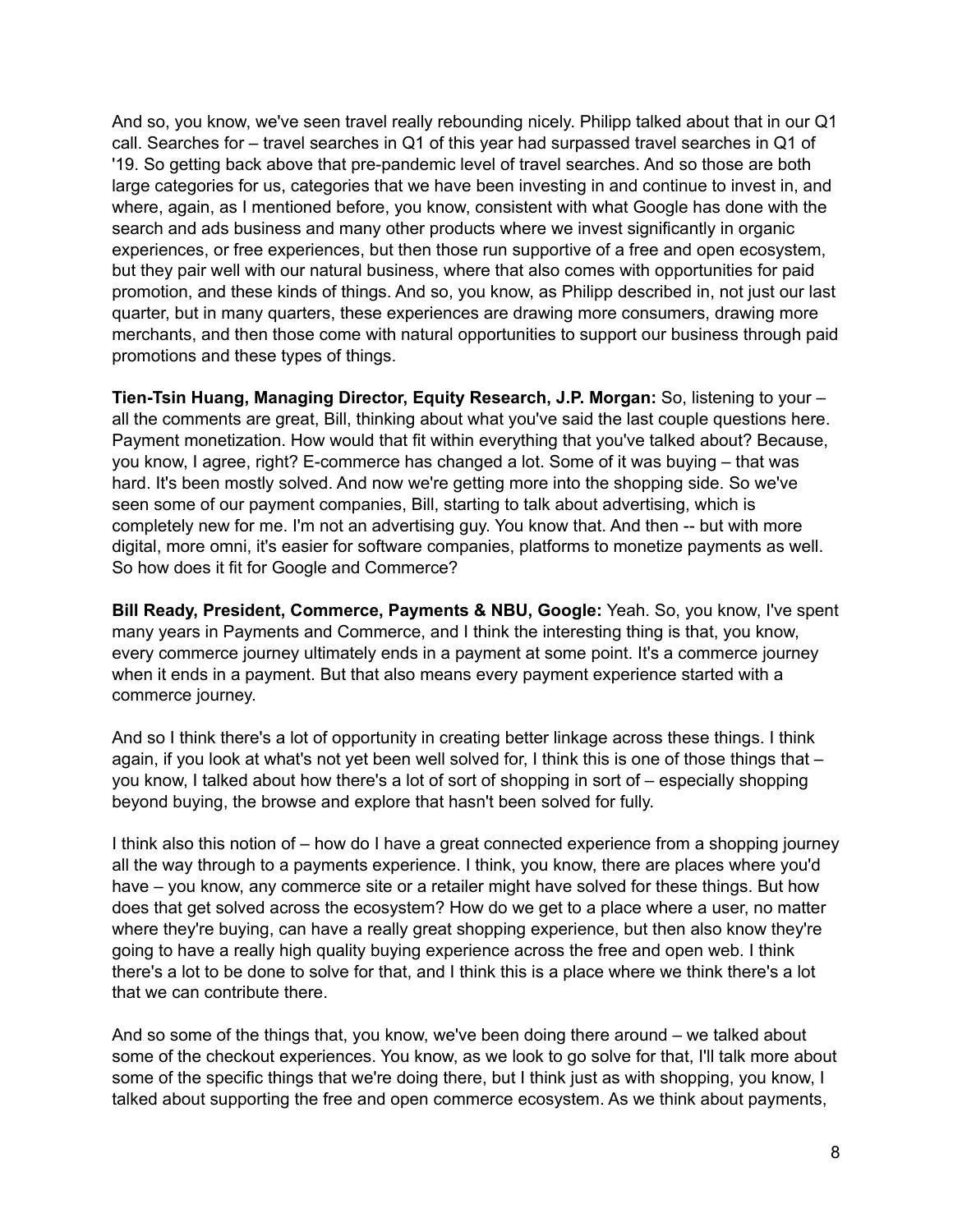we want to make sure that we're helping to solve for those experiences in partnership with the ecosystem.

So strategy is as much or more about what you're not going to do as about what you are going to do. And so in Shopping, it was really important for us to be very clear that we're not a retailer, we have no aspirations to be a retailer. We're going to partner with the retail ecosystem to help them connect in a digital environment.

Well, as we think about payments, you know, we're not a bank, we have no aspirations to be a bank, we're not looking to go provide the financial services that a bank would provide or compete for those things. We want to help consumers discover and connect more deeply with all the range of financial services available to them and partner with the ecosystem to go build deeper connections across these things.

I think these are – you know, that's very naturally aligned with I think what people expect from Google and where we can do a lot to go build those connections.

And so coming back to how that connects with a shopping experience coming to a payments experience, we talked about things like fast-forwarding the user from, you know, a search result and a product listing to, okay, I can hit a – soon be able to hit a Buy Now button on that, fast-forward straight into the merchant's checkout.

But then once you get to that checkout, you know, one of the things that has been quite apparent is that even as there's been a rise in buy buttons, and we have our own, there are other good ones out in the ecosystem, you still have, for most retailers, many, if not most retailers, the majority of their checkout is still somebody putting in a card in a credit card entry form. And those are high friction. You know, and there's things that are left to be desired around safety and security and those kinds of things.

So the things we've done with like virtual cards that we talked about at Google I/O, where right within Chrome Autofill, across any checkout on the web, you know, we're looking to go enable a user to say, okay, with the card I was already going to use, at the merchant I was already going to check out with, I can have a seamless, safe, and secure experience because we're going to help that user have a virtual card, right in context, in partnership with issuers and networks in the ecosystem that provides those cards directly.

But then also, right in line with how the merchant already handles their checkout, through their existing checkout process, through their existing processor.

And so these are examples of where we can meet the user in their natural journey, bring things that help connect the user more deeply with their existing products, take friction out of the process, but do it in partnership with the ecosystem.

And I think this is quite important. You know, one, because there's a lot of – for example, checkout that's not yet been solved for. But also as we think about how we're approaching that, we think we can also distinguish our approach versus that of others.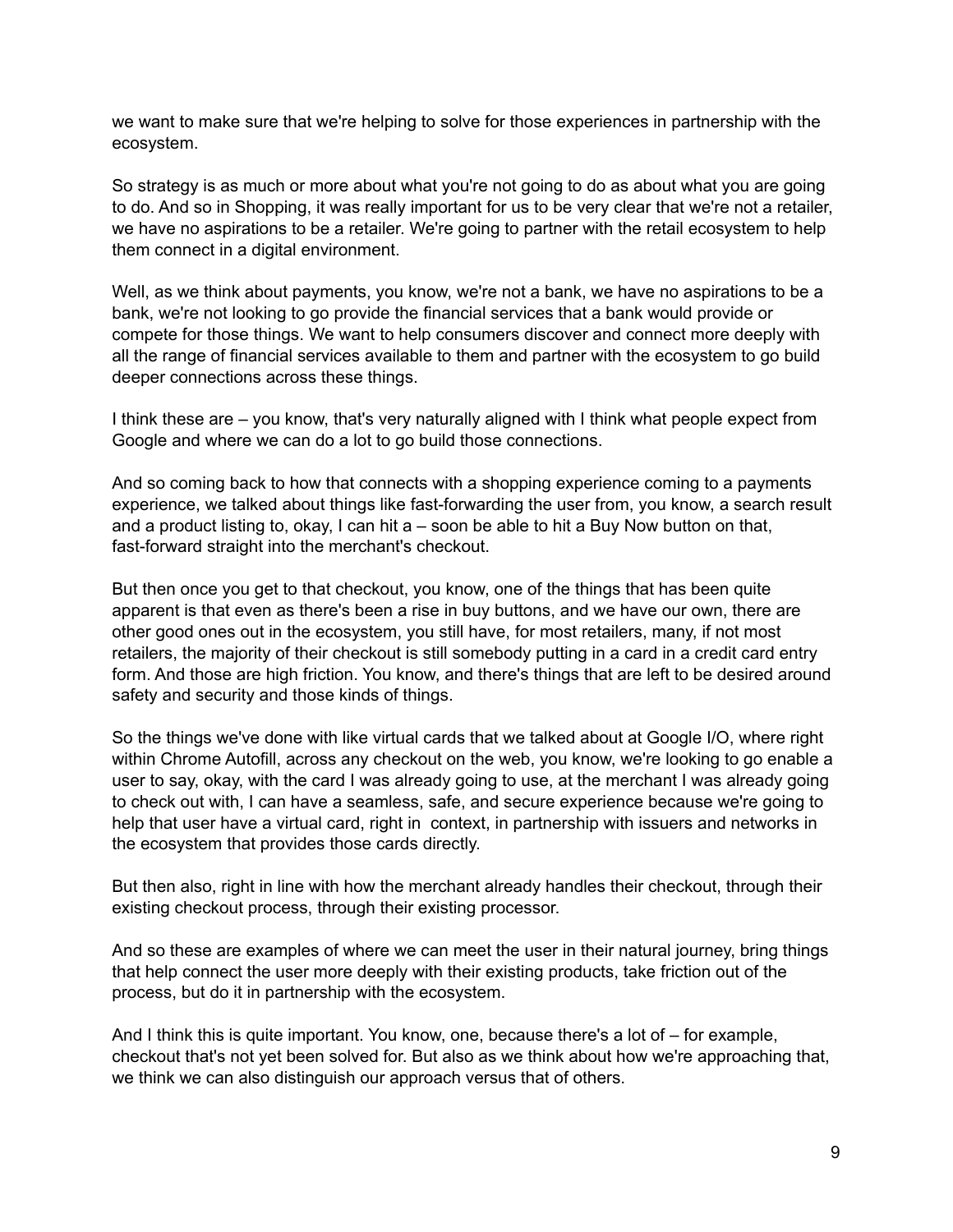If you look at -- you know, if you're an issuer, and you've seen the rise of buy buttons, you know, on the one hand, you say, oh, well, I need to participate in those things because it's bringing conversion, it's bringing security.

But am I giving up a cut of my transaction? Is there going to be a competitive product from the very provider of that buy button where, okay, I want to be in the buy button, but they're competing with me as well, because they're issuing their own credit card, they're issuing – they've got their own depository account, you know, and so they've got a checking account and expanding services around it.

You know, we want to approach these things in a way where we are very clearly doing it in partnership with the ecosystem, so that as we roll these things out, not only is it great for the consumer and the merchant, and deepening the connections there, but saying, how do we help the financial services ecosystem connect in the moment with the user in these moments that matter, but again, done in a way that benefits the ecosystem, in partnership with the ecosystem, where, as I said, I can use my existing card. You know, the issuers and networks participate as they always would have. They're not worrying about a cut of the transaction going to us. We don't take a cut of the transaction. We haven't taken that on 'tap to pay' for years. You know, and we're not issuing competing products. And so we think that can be a healthy way to build across a free and open ecosystem there as well.

**Tien-Tsin Huang, Managing Director, Equity Research, J.P. Morgan:** Very clear, very clear.

**Doug Anmuth, Head of U.S. Internet Research, J.P. Morgan:** So you mentioned in retail, you obviously don't want to compete with retailers. This is – it's often debated across the travel space as well. So, can you talk about how you think about Google's role in travel, and is it very similar effectively to what you're doing in more traditional retail?

**Bill Ready, President, Commerce, Payments & NBU, Google:** Yeah, and there's a very common strategy, or very similar strategy to what we're doing in retail and what I just talked about in Payments, where we think we can do a lot to bridge the consumer with a whole range of suppliers, an open ecosystem of suppliers. Whether the suppliers are airlines or hoteliers or OTAs, you know, we think we can do a lot to create deeper connections there.

And just as we're doing in Shopping, where we're pairing great free experiences with, you know, great opportunities to promote yourself, we're doing the same in Travel.

So we talked about what we're doing with free shopping listings. Well, similarly, we have, you know, free booking links that we've opened up so that, you know, just as with free shopping listings, that made it so that any retailer of any size or type could make their entire inventory discoverable across all the surfaces of Google.

Similarly, with free booking links, we made it so that if you're a hotelier and you want to be discoverable, you know, on our surface, you can do that for free. You can certainly choose to pay to promote yourself if you want.

But you can – you know, not only can you appear free as you think about your room types and